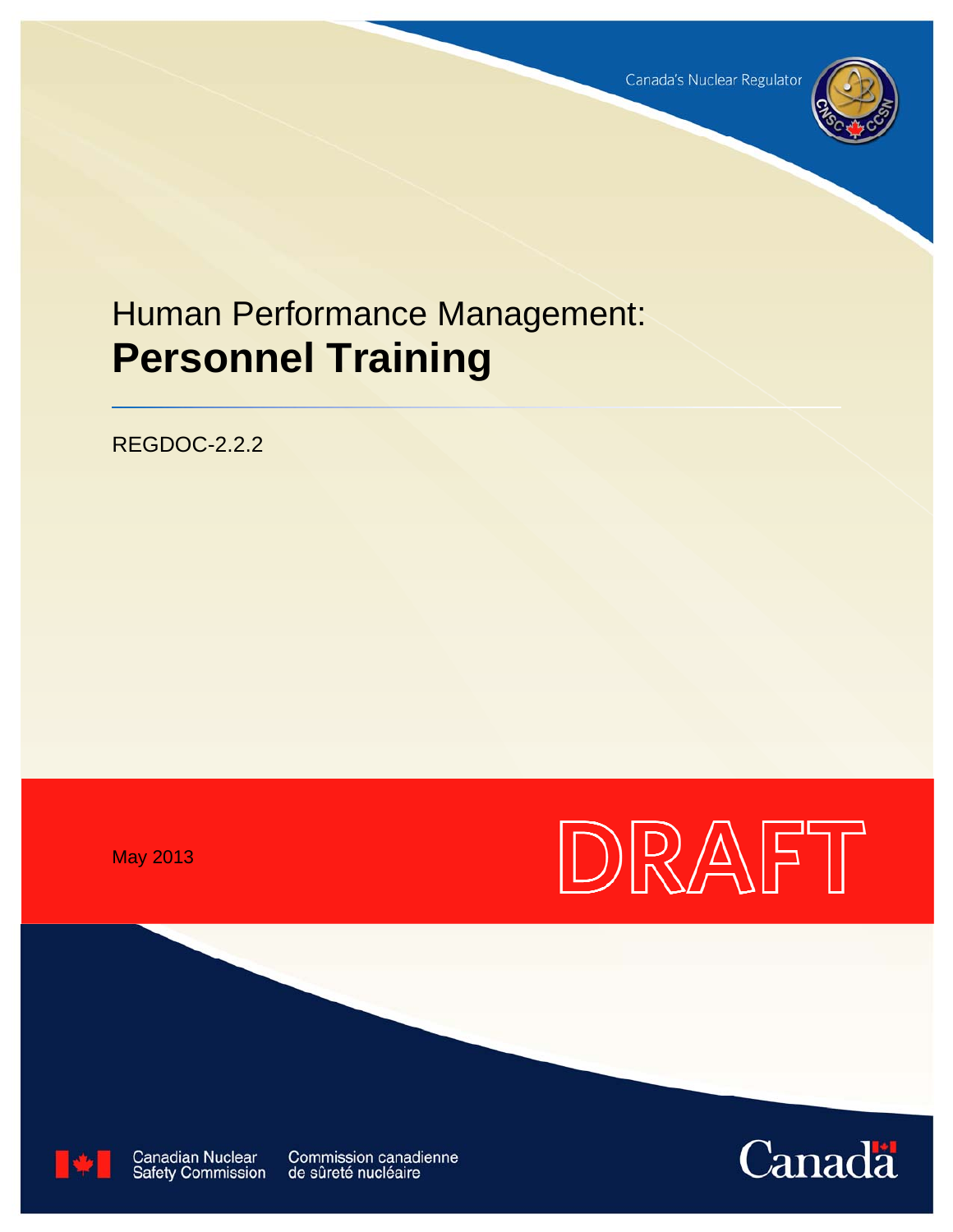## **Personnel Training**

Regulatory Document REGDOC-2.2.2

© Minister of Public Works and Government Services Canada (PWGSC) 20XX PWGSC catalogue number XXXXX ISBN XXXXX

Published by the Canadian Nuclear Safety Commission (CNSC)

Extracts from this document may be reproduced for individual use without permission provided the source is fully acknowledged. However, reproduction in whole or in part for purposes of resale or redistribution requires prior written permission from the Canadian Nuclear Safety Commission.

*Également publié en français sous le titre de : La formation du personnel* 

#### **Document availability**

This document can be viewed on the CNSC Web site at **nuclearsafety.gc.ca** or to request a copy of the document in English or French, please contact:

Canadian Nuclear Safety Commission 280 Slater Street P.O. Box 1046, Station B Ottawa, Ontario K1P 5S9 CANADA

Tel.: 613-995-5894 or 1-800-668-5284 (in Canada only) Facsimile: 613-995-5086 Email: [info@cnsc-ccsn.gc.ca](mailto:info@cnsc-ccsn.gc.ca) Web site: [nuclearsafety.gc.ca](http://www.nuclearsafety.gc.ca/)

#### **Publishing history**

[month, year] Edition x.0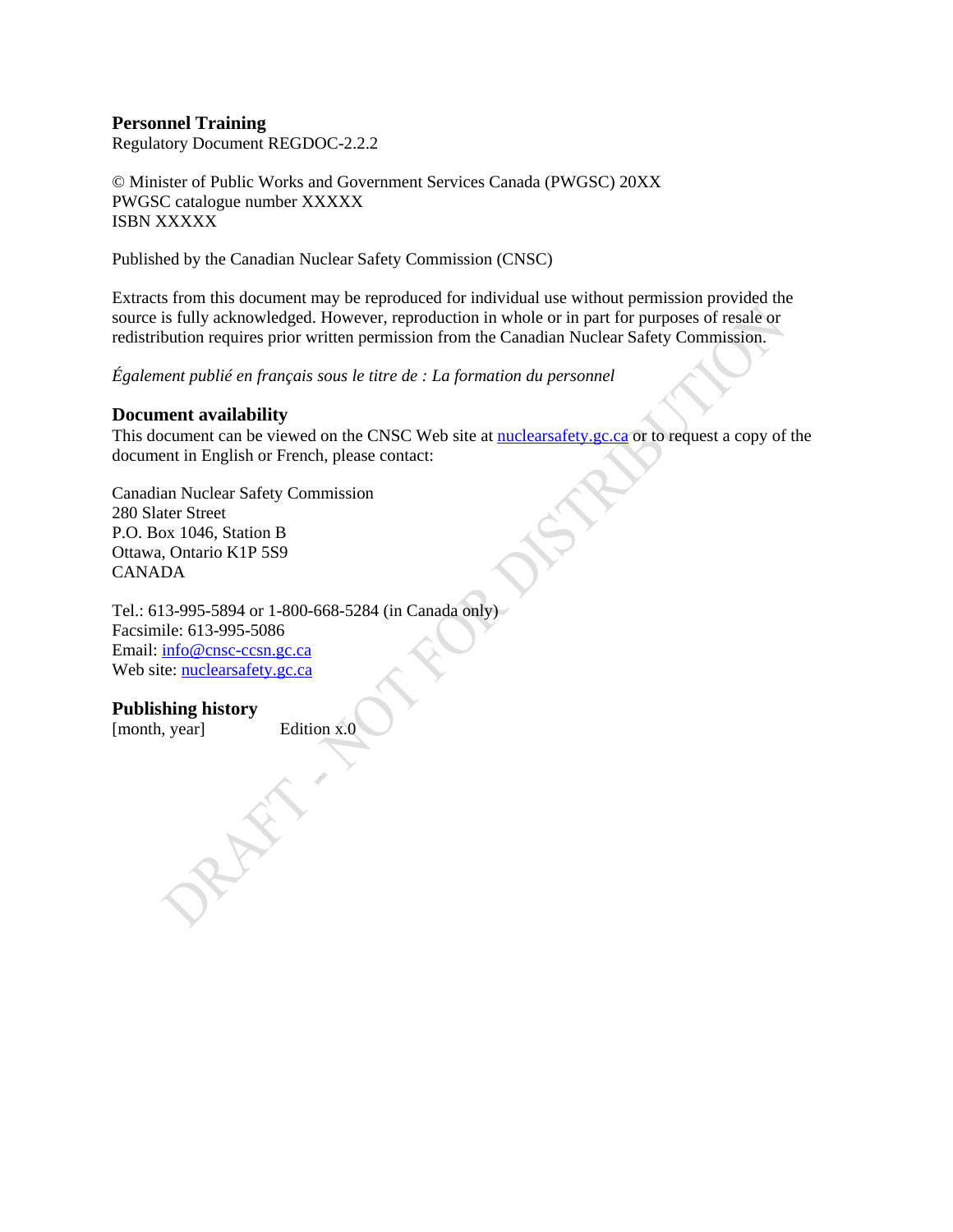# **Preface**

This regulatory document is part of the CNSC's Human Performance Management series of regulatory documents, which also covers human performance programs and personnel certification. The full list of regulatory document series is included in the back of this document and can be found on the CNSC's Web site at [nuclearsafety.gc.ca/regulatory-documents](http://www.nuclearsafety.gc.ca/regulatory-documents)

REGDOC-2.2.2, *Personnel Training* sets out requirements and guidance for the analysis, design, development, implementation, evaluation, documentation and management of training at nuclear facilities within Canada, including the principles and elements essential to an effective training system.

As one of many management programs used within an organization's management system, the training system supports the organization's operational capability by providing workers with the training they require to perform their jobs effectively. In addition, a training system permits organizations to respond rapidly to strategic guidance when an assessment of need indicates that a performance or personnel issue can best be addressed by training.

Consistent with the CNSC's regulatory philosophy and with international practice, licensees are responsible for the safe operation of their respective nuclear facilities. Consequently, licensees are responsible for training and assessing their workers to ensure that they are fully qualified to perform the duties of their position in accordance with current regulatory requirements.

This document is intended to form part of the licensing basis for a regulated facility or activity. It is intended for inclusion in licences as either part of the conditions and safety and control measures in a licence, or as part of the safety and control measures to be described in a licence application and the documents needed to support that application.

**Important note:** Where referenced in a licence either directly or indirectly (such as through licenseereferenced documents), this document is part of the licensing basis for a regulated facility or activity.

The licensing basis sets the boundary conditions for acceptable performance at a regulated facility or activity and establishes the basis for the CNSC's compliance program for that regulated facility or activity.

Where this document is part of the licensing basis, the word "shall" is used to express a requirement, to be satisfied by the licensee or licence applicant. "Should" is used to express guidance or that which is advised. "May" is used to express an option or that which is advised or permissible within the limits of this regulatory document. "Can" is used to express possibility or capability.

Nothing contained in this document is to be construed as relieving any licensee from any other pertinent requirements. It is the licensee's responsibility to identify and comply with all applicable regulations and licence conditions.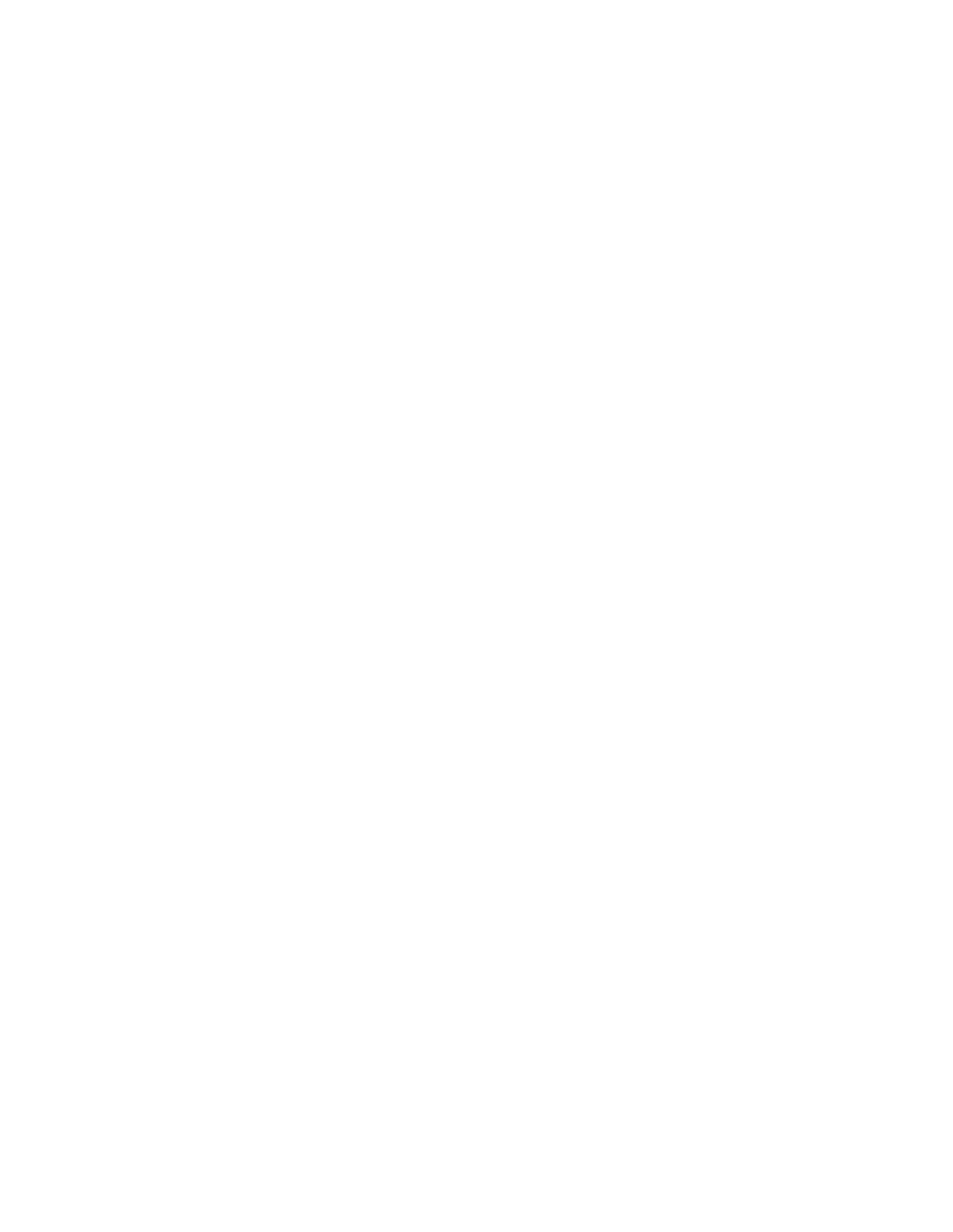# **Table of Contents**

| 1. |     |       |  |  |  |
|----|-----|-------|--|--|--|
|    | 1.1 |       |  |  |  |
|    | 1.2 |       |  |  |  |
|    | 1.3 |       |  |  |  |
| 2. |     |       |  |  |  |
| 3. |     |       |  |  |  |
| 4. |     |       |  |  |  |
| 5. |     |       |  |  |  |
|    | 5.1 |       |  |  |  |
|    |     | 5.1.1 |  |  |  |
|    |     | 5.1.2 |  |  |  |
|    |     | 5.1.3 |  |  |  |
|    |     | 5.1.4 |  |  |  |
|    | 5.2 |       |  |  |  |
|    |     | 5.2.1 |  |  |  |
|    |     | 5.2.2 |  |  |  |
|    |     | 5.2.3 |  |  |  |
|    |     | 5.2.4 |  |  |  |
|    |     | 5.2.5 |  |  |  |
|    |     | 5.2.6 |  |  |  |
|    |     | 5.2.7 |  |  |  |
|    | 5.3 |       |  |  |  |
|    |     | 5.3.1 |  |  |  |
|    |     | 5.3.2 |  |  |  |
|    |     | 5.3.3 |  |  |  |
|    | 5.4 |       |  |  |  |
|    | 5.5 |       |  |  |  |
|    |     |       |  |  |  |
|    |     |       |  |  |  |
|    |     |       |  |  |  |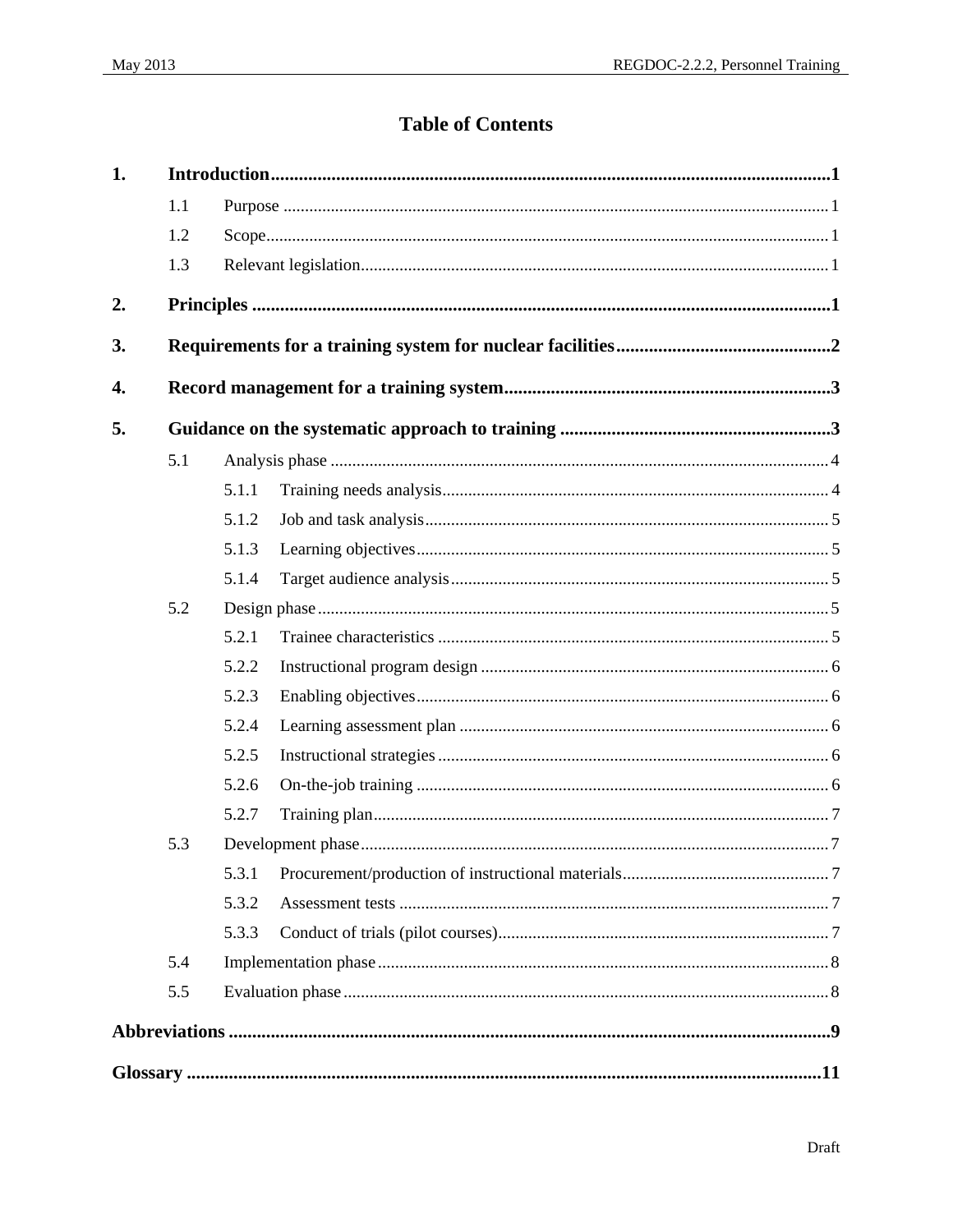|--|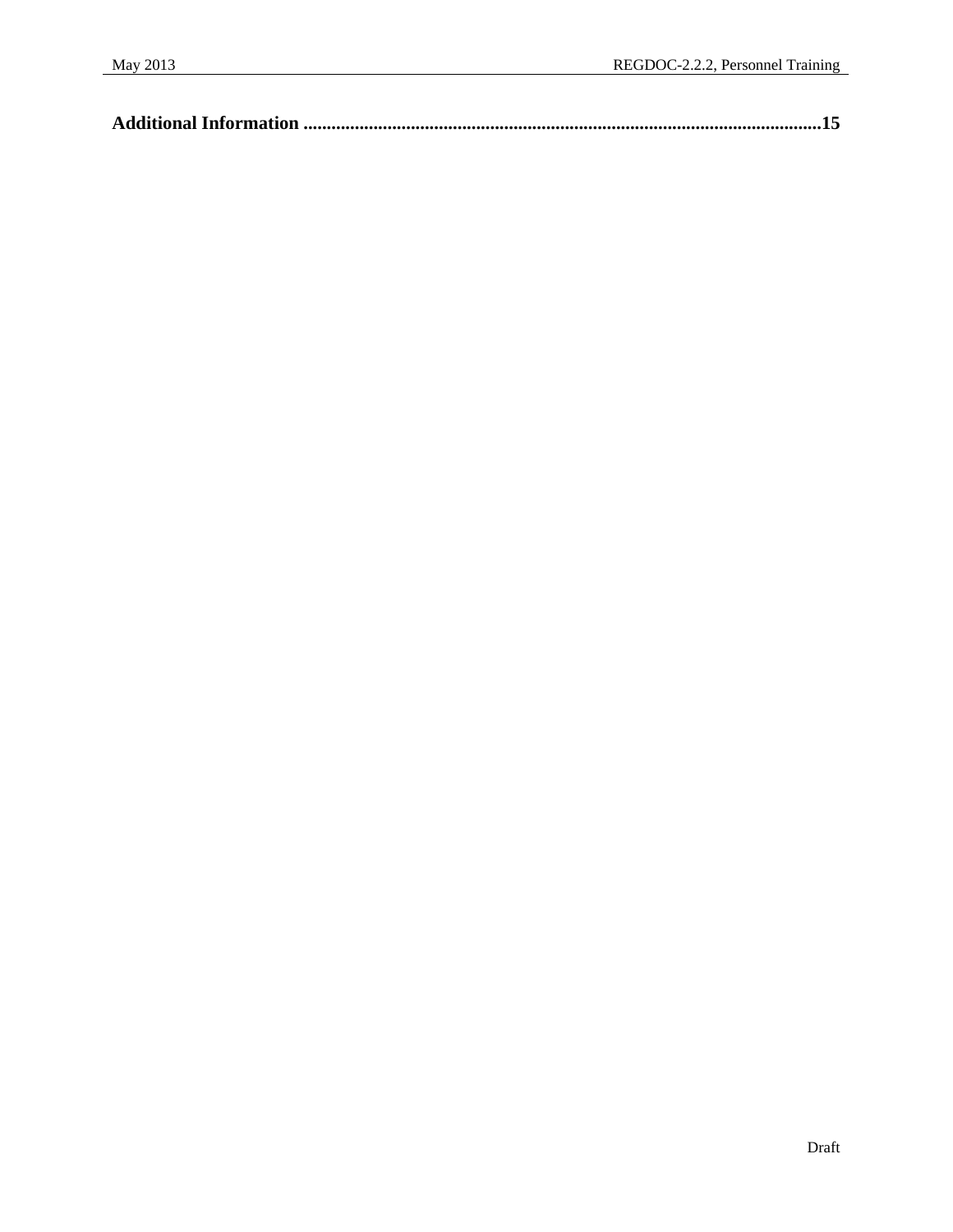# **Personnel Training**

## <span id="page-6-0"></span>**1. Introduction**

The purpose of training in the nuclear industry is to ensure that workers are competent and qualified to perform the duties of their position. As required by the *General Nuclear Safety and Control Regulations*, workers shall be trained to carry on the licensed activity.

A training system provides the basis for defining, designing, developing, implementing, evaluating, recording and managing training for workers at nuclear facilities. It provides a method for meeting the training needs of workers and ensuring that the right people receive the right training at the right time. With a training system, as defined in this regulatory document, it can be demonstrated that all required knowledge, skills, abilities and attitudes have been attained, through the process of performance-based assessment and program evaluation. Without a training system, there is the risk that important elements of training will be omitted and the operating state of the facility will not be reflected in the training programs.

## **1.1 Purpose**

This regulatory document sets out the requirements of the Canadian Nuclear Safety Commission (CNSC) for licensees regarding the development and implementation of a training system. It also provides guidance on how these requirements should be met.

## **1.2 Scope**

This regulatory document applies to all workers in nuclear facilities who are employed in safetysensitive occupations and/or safety-sensitive positions.

In addition, this regulatory document applies to the entire lifecycle of the facility including site selection, design, construction, commissioning, operation, refurbishment and decommissioning. It can apply to individual structures, systems and components, as well as to the entire facility.

## **1.3 Relevant legislation**

The provisions of the *Nuclear Safety and Control Act* (NSCA) and regulations that are relevant to this regulatory document include:

- 1. paragraph 12(1)(a) of the *General Nuclear Safety and Control Regulations*, which states every licensee shall "ensure the presence of a sufficient number of qualified workers to carry on the licensed activity safely and in accordance with the Act, the regulations made under the Act and the licence"
- 2. paragraph 12(1)(b) of the *General Nuclear Safety and Control Regulations*, which states every licensee shall "train the workers to carry on the licensed activity in accordance with the Act, the regulations made under the Act and the licence"

## **2. Principles**

The training system developed and implemented by each licensee shall adhere to the following three fundamental principles: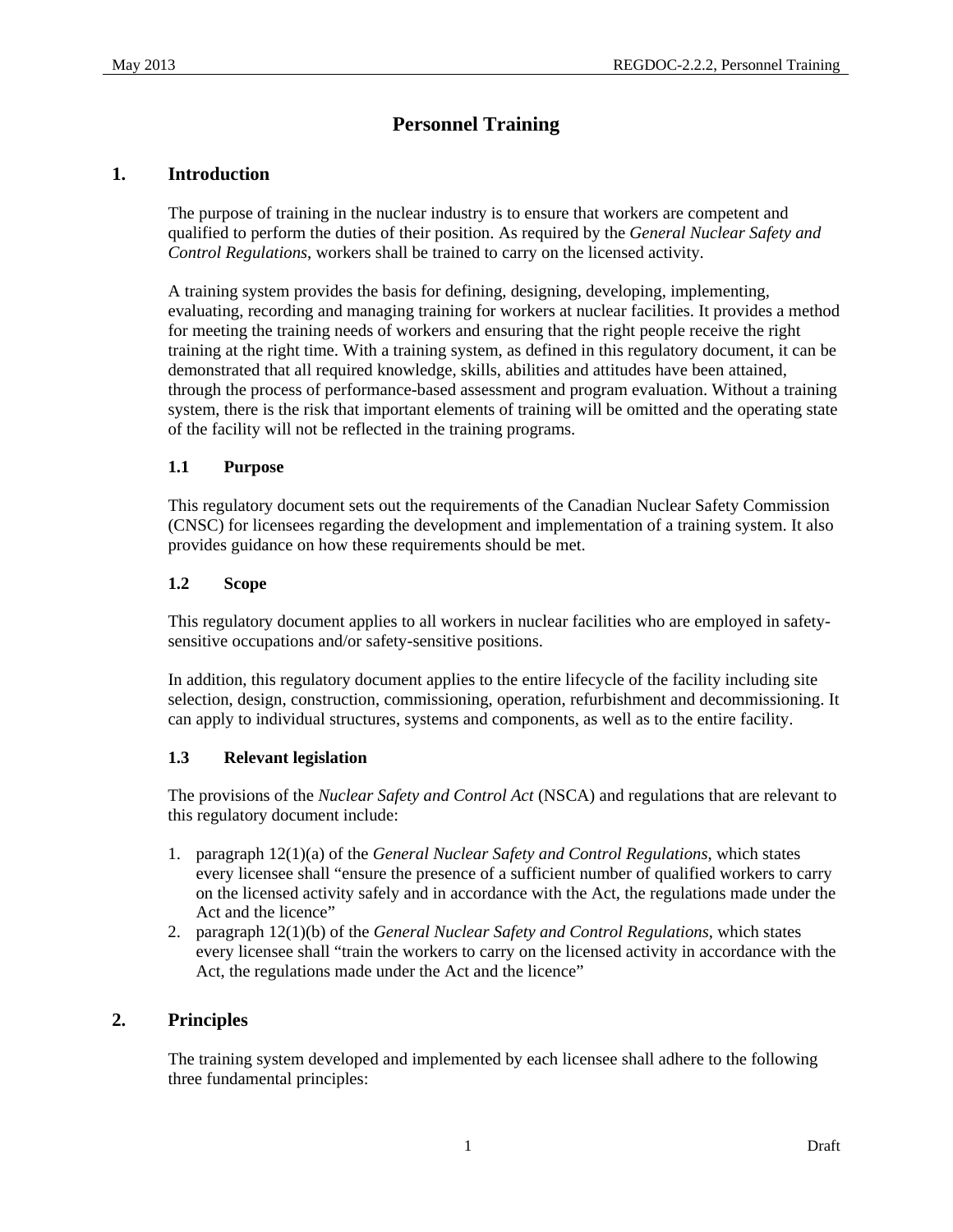- <span id="page-7-0"></span>1. **Performance oriented**: Training is preparation for performance on the job. All instruction shall focus on essential knowledge, skills, abilities and attitudes required to meet job requirements and nuclear-safety-specific needs over the lifecycle of the facility.
- 2. **Systematically developed**: Training shall be defined, produced and maintained through an iterative and interactive series of steps, leading from the identification of a training requirement to the confirmation that the requirement has been satisfied.
- 3. **Tailored to audience**: Training shall be tailored to the needs and the learning characteristics of the target population.

## **3. Requirements for a training system for nuclear facilities**

Licensees shall use a training system to systematically define, design, develop, implement, evaluate, record and manage all training, including continuing training, for all workers who are employed in safety-sensitive occupations and/or safety-sensitive positions.

The licensee shall propose to the CNSC, through their license application, all safety-sensitive occupations and/or safety-sensitive positions to which this regulatory document applies and the CNSC will review and approve these occupations and/or positions through the licensing process.

The training system shall be applied during the analysis, design, development, implementation, evaluation, documentation and management of new training or the revision of existing training. It shall be used whether the training is defined, designed, developed, implemented, evaluated, recorded and managed internally by licensees or externally through vendors or contractors.

The level of analysis, documentation and actions may vary in proportion to the relative importance to safety, safeguards and security; the magnitude of any hazard involved; the lifecycle stage of the facility; the mission of the facility; the particular characteristics of the facility; and any other relevant factors.

Licensees shall:

- 1. establish and implement a training system that ensures their training programs are systematically defined, designed, developed, implemented, evaluated, recorded and managed
- 2. use a training system to provide a logical progression from an analysis of the training requirements and identification of the qualifications and competencies required for performing a job, to the design, development, implementation, evaluation and management of training. This shall include the respective training materials, and the subsequent evaluation and continuous improvement of the training courses and training programs
- 3. identify all performance requirements of a capability, job or duty by conducting a job analysis to determine all of the tasks, subtasks and task elements involved
- 4. define and document the necessary general worker training, initial job training and continuing training requirements for workers, based on a task analysis of the knowledge, skills, abilities and attitudes required to perform the duties of their position
- 5. ensure that appropriate training is designed, developed and implemented to meet the qualification and competency requirements
- 6. ensure that trainers meet and maintain documented qualification and competency requirements, particularly in the areas of subject matter expertise and instructional skills
- 7. ensure that formal evaluations are used to confirm and document that each trained worker is qualified and competent to perform the duties of his or her position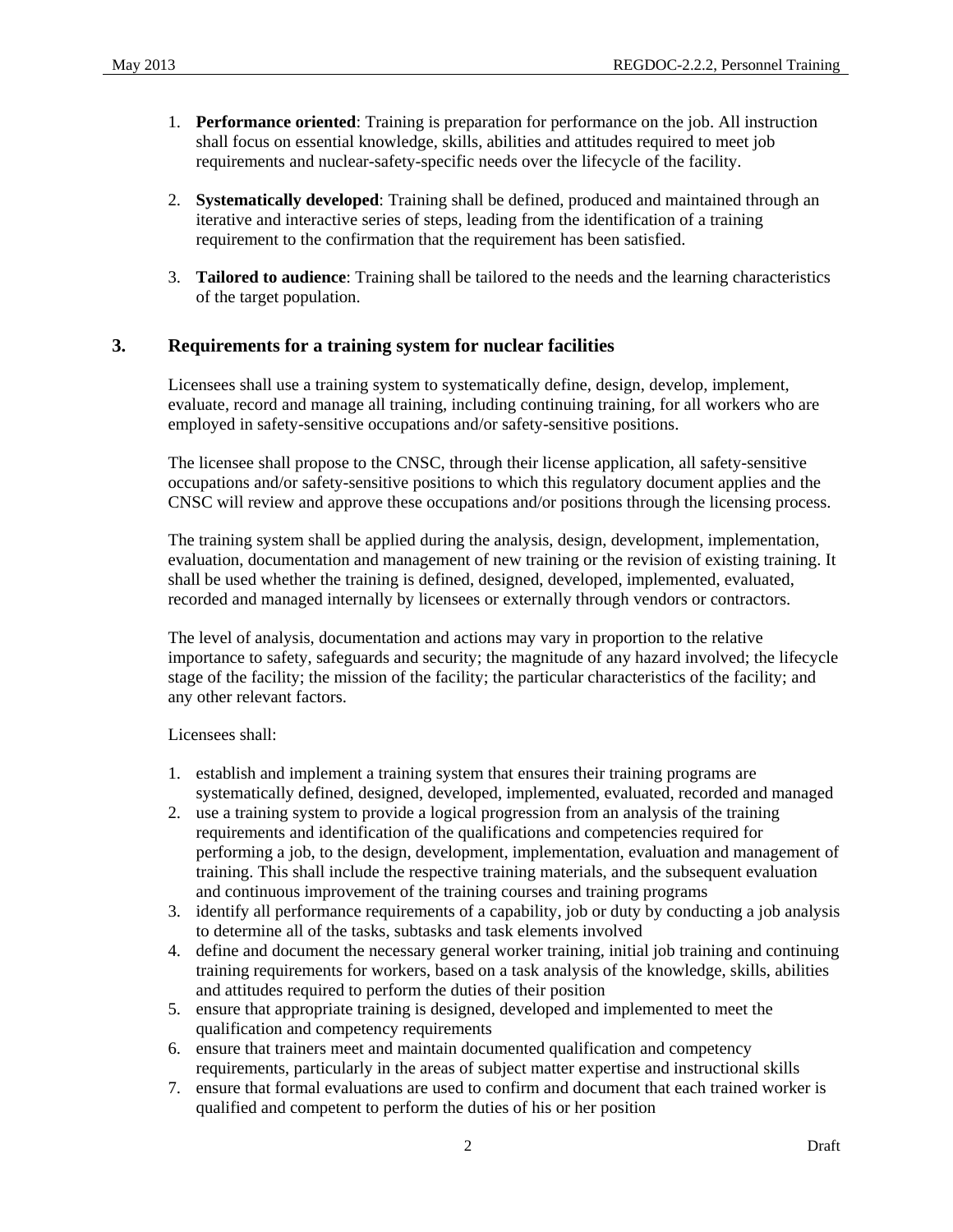- <span id="page-8-0"></span>8. implement a training change management process that will systematically analyze procedural and equipment changes, changes in job descriptions, and operating experience feedback (including facility and industry-wide events) in order to identify changes to the tasks and task lists, and to assess potential training implications leading to modifications in the training programs
- 9. ensure continuing training is provided to workers and that it includes updates to training programs stemming from the change management process
- 10. evaluate the training programs regularly and incorporate the results of the evaluations into a training program improvement process
- 11. ensure that workers have been trained in current procedures and in relevant system and equipment configurations and are competent to perform the duties of their position
- 12. ensure that workers' records in support of training and qualifications are established and maintained
- 13. ensure that workers have a level of training related to nuclear safety including but not limited to radiation safety, fire safety, onsite emergency arrangements, and conventional health and safety corresponding to the duties of their position and employment

## **4. Record management for a training system**

Licensees shall develop and manage documentation related to all phases of their training including but not limited to task lists, task-to-training matrices, training objectives, training plans, training delivery plans, lesson plans, verification tools, program evaluation data and records and decision documents regarding any changes to the training courses and training programs.

Licensees shall also maintain training records on the training and qualifications of all workers. These records shall be managed and controlled, and may be requested by CNSC staff at any time. Additionally, workers' supervisors and managers shall have immediate, unencumbered and readily available access to the records. The training record for each worker, including temporary workers and contractors, shall include all qualifications and certifications held, the expiration dates for time-sensitive qualifications and certifications, and all requalification or recertification requirements.

## **5. Guidance on the systematic approach to training**

Licensees may adopt the systematic approach to training (SAT) methodology to meet the requirements in section 3.0 of this document. SAT is a proven and highly successful education and training methodology, which, when implemented as outlined below, will meet the requirements of this regulatory document. It is also widely known as the instructional systems design model (ISDM).

The SAT methodology is the industry standard for training development and is the most widely practiced model in existence today. SAT is a holistic process and a proven best practice for the analysis, design, development, implementation, evaluation and management of training.

A SAT-based training system provides interdependent functions consisting of analysis, design, development, implementation and evaluation. It is this cyclic process, as depicted in Figure 1, that enables training to be systematically defined, designed, developed, implemented and evaluated in order to not only meet operational and organizational requirements, but also to react quickly to changes in those requirements.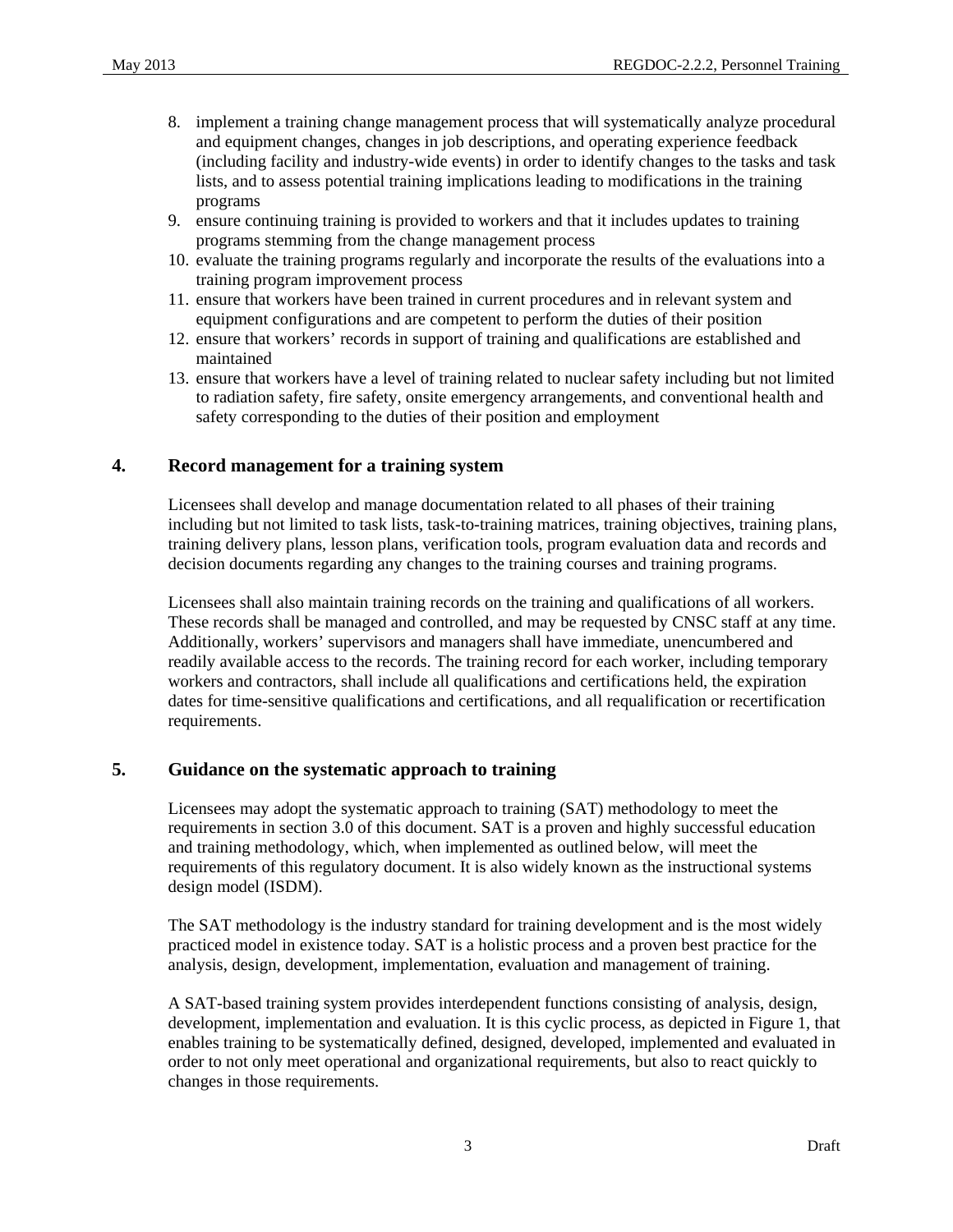<span id="page-9-0"></span>

**Figure 1: Overview of a systematic approach to training** 

#### **5.1 Analysis phase**

The analysis phase is the foundation of any training course or training program and includes inputs from operational staff, end-users, subject matter experts (SMEs) and training development experts. Its purpose is to specify the required outcome of the training in terms of essential on-thejob performance as defined by role documents, procedures or written instructions. The analysis should consider the following points:

- rationale and purpose of training
- scope of the training
- target audience
- training method
- location of the training
- timeframe by when the training must be complete

There are various components required to facilitate a full training analysis as described in the following paragraphs.

#### **5.1.1 Training needs analysis**

A training needs analysis (TNA) is normally triggered by a performance gap or deficiency which has identified training as the solution. Engineering design and equipment changes, operational changes, revised procedures, and modifications to regulatory requirements are examples of changes that would generate performance gaps. A TNA systematically assesses the job performance requirements against actual existing performance (gap analysis) and identifies specific areas that require training.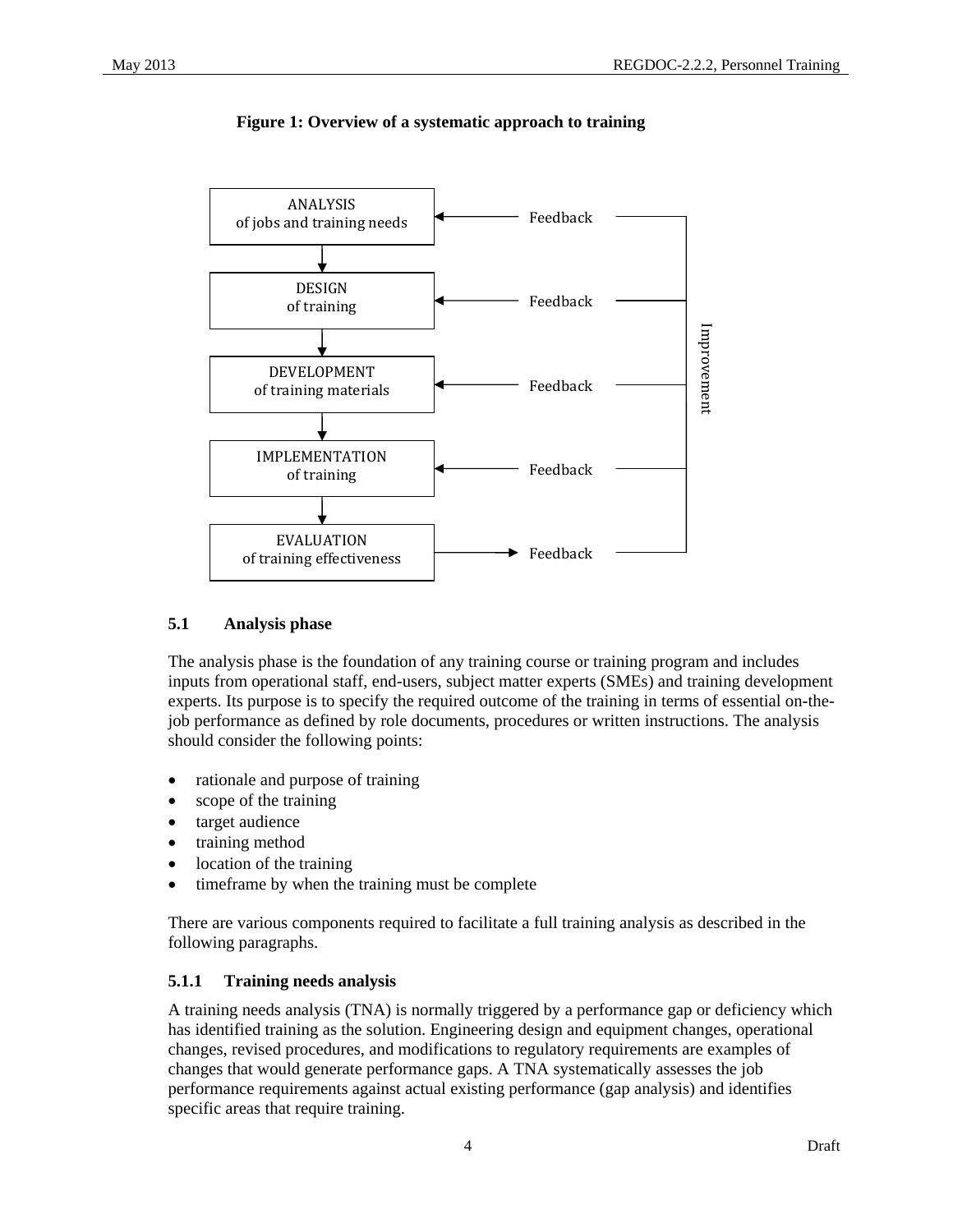## <span id="page-10-0"></span>**5.1.2 Job and task analysis**

To identify all performance requirements of a capability, job or duty, a job analysis should be conducted to determine all of the tasks, subtasks and task elements involved with all states of the nuclear facility, including normal operations, accident conditions and emergency situations. The end result of a job analysis is a list of tasks that should be completed to perform the job correctly. Task difficulty, importance and frequency are considered to determine which tasks need to be part of training and to determine the initial and continuing training content. Task analysis should be conducted to determine the method of task performance and associated knowledge, skills and abilities.

## **5.1.3 Learning objectives**

Learning objectives (LOs) are statements of the desired knowledge, skills, abilities and attitudes that workers must be able to demonstrate after completing the training. LOs should be measurable and define exactly when, what and how well the trainee must be capable of performing on the job upon completion of the training.

A learning objective should include:

- 1. a performance statement: states the task to be performed using one observable action verb
- 2. a condition statement: describes conditions under which the performance must be completed
- 3. standards: state at least one measurable criterion which describes how well the performance should be completed

## **5.1.4 Target audience analysis**

A target audience analysis determines the numbers and categories of workers to be trained and, where possible, the characteristics of the individuals who will receive the training (e.g., current job experience and prior background, experience, education and training). This information ensures that the training is designed, developed and implemented at the correct level, and assists with determining any necessary training prerequisites.

#### **5.2 Design phase**

The design phase should include the selection and description of the training and an environment that will enable the trainees to achieve the LOs determined in the analysis phase. The design phase starts with the results of the analysis phase and ends with a plan for the development of the training. The design phase takes the output from the analysis phase and specifies how the information will be presented and how the knowledge, skills, abilities and attitudes will be tested.

The fundamental processes of the design phase are briefly described in the following paragraphs.

## **5.2.1 Trainee characteristics**

As a result of the analysis phase, the target audience should have been broadly defined. Trainee characteristics should be described in terms of their entry-level knowledge, skills, abilities and attitudes, and those characteristics likely to affect their responses to particular instructional activities. Information obtained in this process will guide subsequent decisions such as those regarding appropriate instructional sequences, methods and media.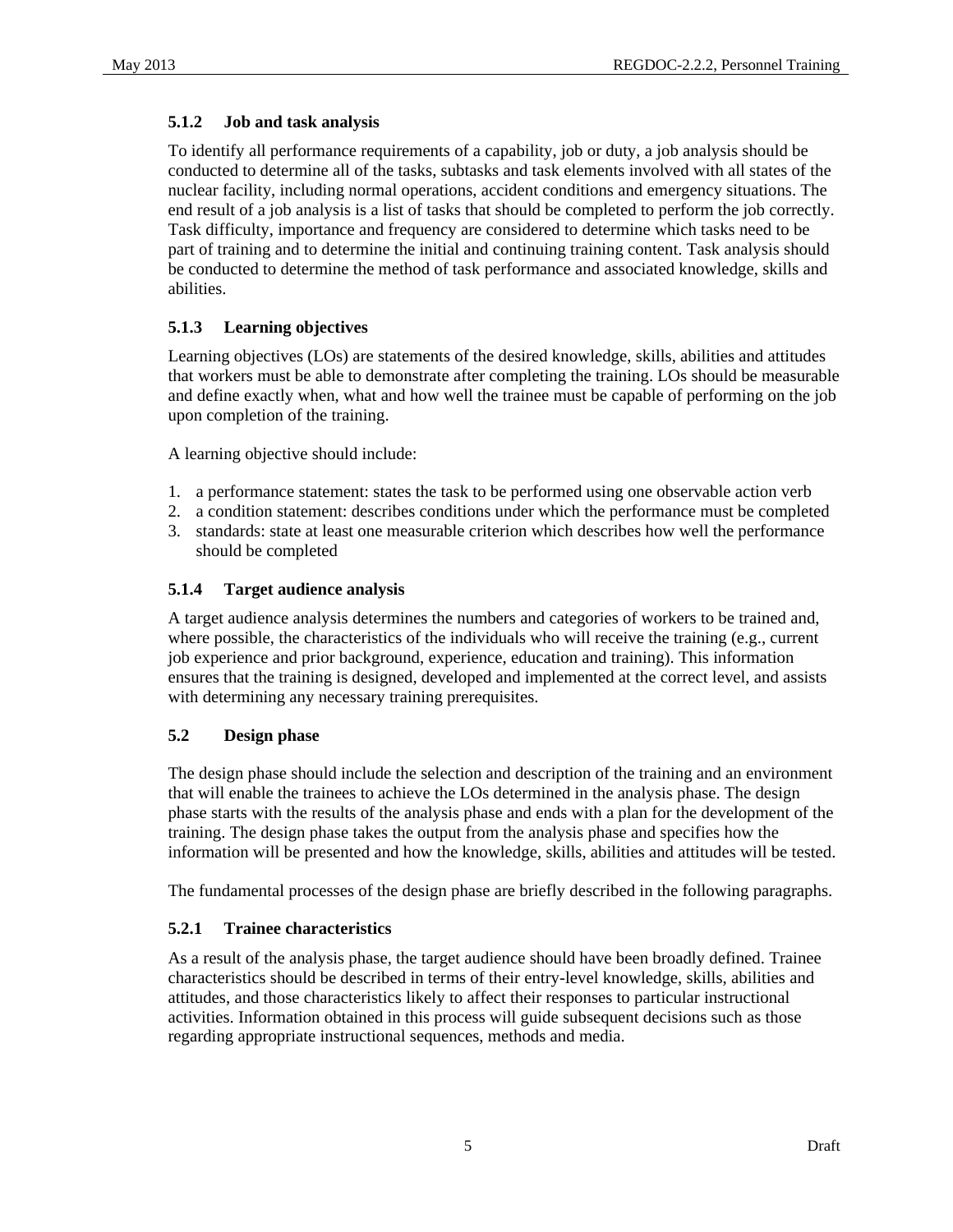## <span id="page-11-0"></span>**5.2.2 Instructional program design**

The instructional program design determines in more detail the knowledge, skills, abilities and attitudes required to perform a task which is defined in enabling objectives (EOs). These enabling objectives are then grouped and sequenced into the order most suitable for learning.

## **5.2.3 Enabling objectives**

EOs are the principal units of learning and constitute a major step towards achieving the associated LOs. EOs are sub-components of the LOs. EOs represent manageable units of work: units that are coherent in terms of logic, learning of work, have a suitable scope and are appropriate for testing learning progress. Like the LO, the EO is composed of three essential parts:

- 1. The performance statement; an observable action such as "Operate a global positioning system" or "Install the Personnel Record Management software." It should be stated as one action associated with a single verb. If the action is complicated or if more than one verb is used, then the task needs to be broken down further into other EOs with simple actions.
- 2. The conditions statement; a description of the setting or conditions under which the task is to be performed (e.g., "given a PC with presentation software", "denied reference" and "without supervision"). Ideally, the conditions should mirror those in the workplace where the operation is performed.
- 3. The standard; one or more measurable criterion stating the level of acceptable performance of the task in terms of quantity, quality or time limitations. It should answer questions such as: "How many?" "How fast?" or "How well?" (e.g., the italicized portion of "Given a PC with presentation software, *create a presentation with at least six slides in less than 30 minutes*").

## **5.2.4 Learning assessment plan**

A learning assessment plan describes the use of testing in support of the training and formal evaluation. The learning assessment plan determines how progress toward, and achievement of, the required performance is checked and verified. While an assessment should be based upon the performance defined in the LO, limiting factors, such as time, may not permit direct observation of the full range of the desired performance. The assessment plan describes how a valid and reliable sample of trainee performance will be measured and evaluated.

## **5.2.5 Instructional strategies**

The instructional strategy is the combination of media, methods and environment used in the delivery of training. The advantages and disadvantages of each instructional strategy, as applied to the LOs, should be examined to ensure that the most effective solution is selected to produce graduates capable of performing tasks as indicated in the LOs.

## **5.2.6 On-the-job training**

On-the-job training (OJT) requirements should be considered when one or more of the LOs may not be suitable for traditional instruction methods. However, additional OJT requirements may arise in the design phase when there is a shortfall between the LOs and the EOs. This typically occurs when the training environment cannot simulate the operational task. If OJT is necessary, then OJT learning objectives, complete with performance statements, conditions and standards, should be produced. Subsequently, each OJT learning objective should be formally assessed using on-the-job evaluation (OJE).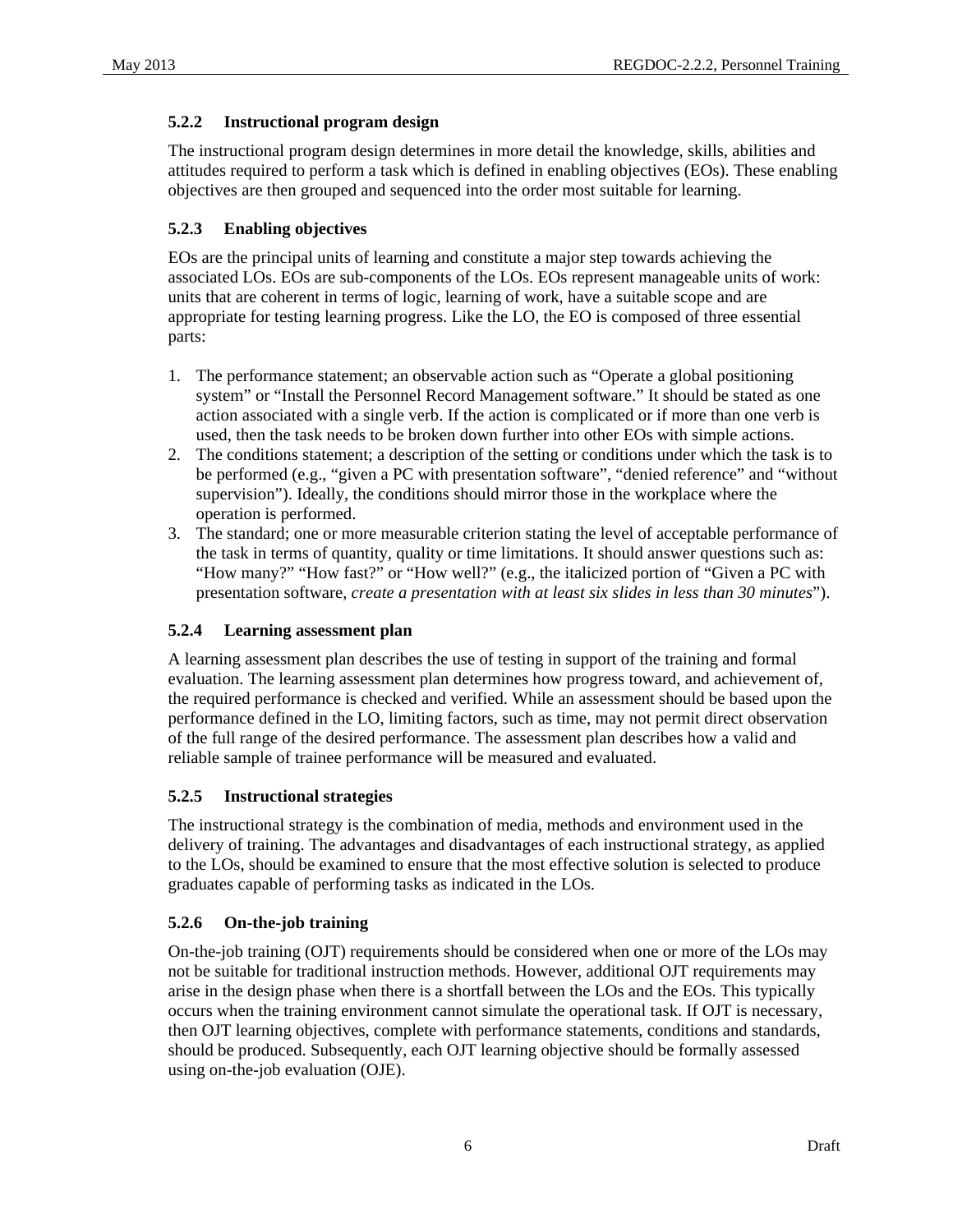## <span id="page-12-0"></span>**5.2.7 Training plan**

The training plan describes the training and documents the decisions made during the design phase on items such as the EOs, teaching points, method of instruction for each EO, key learning events, sequence of instruction, and assessment procedures.

## **5.3 Development phase**

The development phase involves the procurement or production of effective instructional materials in accordance with the training plan.

The development phase incorporates the following processes.

## **5.3.1 Procurement/production of instructional materials**

The instructional materials should support the learning activities. Such items include instructor lesson plans, interactive courseware such as computer-based training (CBT) and training aids of all types including equipment, references, job aids and testing materials. The instructional materials should include the following, where necessary:

- 1. Trainee manuals: These are reference handbooks to be used and retained by the trainees.
- 2. Instructor guides: These are instructional specifications for use by the instructor during training preparation and delivery. They outline the specific training steps that must be provided to satisfy the training plan. EOs are linked to detailed steps and procedures in the trainee manuals, user guides and any online documentation.
- 3. Handouts: These additional aids can supplement the trainee manuals in areas identified as difficult and/or particularly important.
- 4. CBT or other media: These are to be used where they are a recommended solution based on the instructional analysis and the selection of the instructional strategy.
- 5. Question banks and some sample tests in a numbered sequence: When used during the training, these should include guidance on where and when they should be used.

## **5.3.2 Assessment tests**

Assessment tests, which address the requirement for formal evaluation, cover both progress and final testing. In general, there are two types and both should be developed.

Knowledge or cognitive assessments: Usually written, these tests can include multiple choice, multiple response, dichotomous or binary (i.e., yes/no; true/false), matching, resequencing, and open-ended questions.

Performance or skill-based assessments: These are practical tests based on realistic scenarios of the most important and significant skills and abilities derived from the LOs and EOs.

## **5.3.3 Conduct of trials (pilot courses)**

To assess the effectiveness of the training and related materials, these materials should be reviewed by SMEs, tested with individuals who are representative of the target training audience, and approved by the appropriate managers. The training and instructional materials should be revised according to the findings of the trials.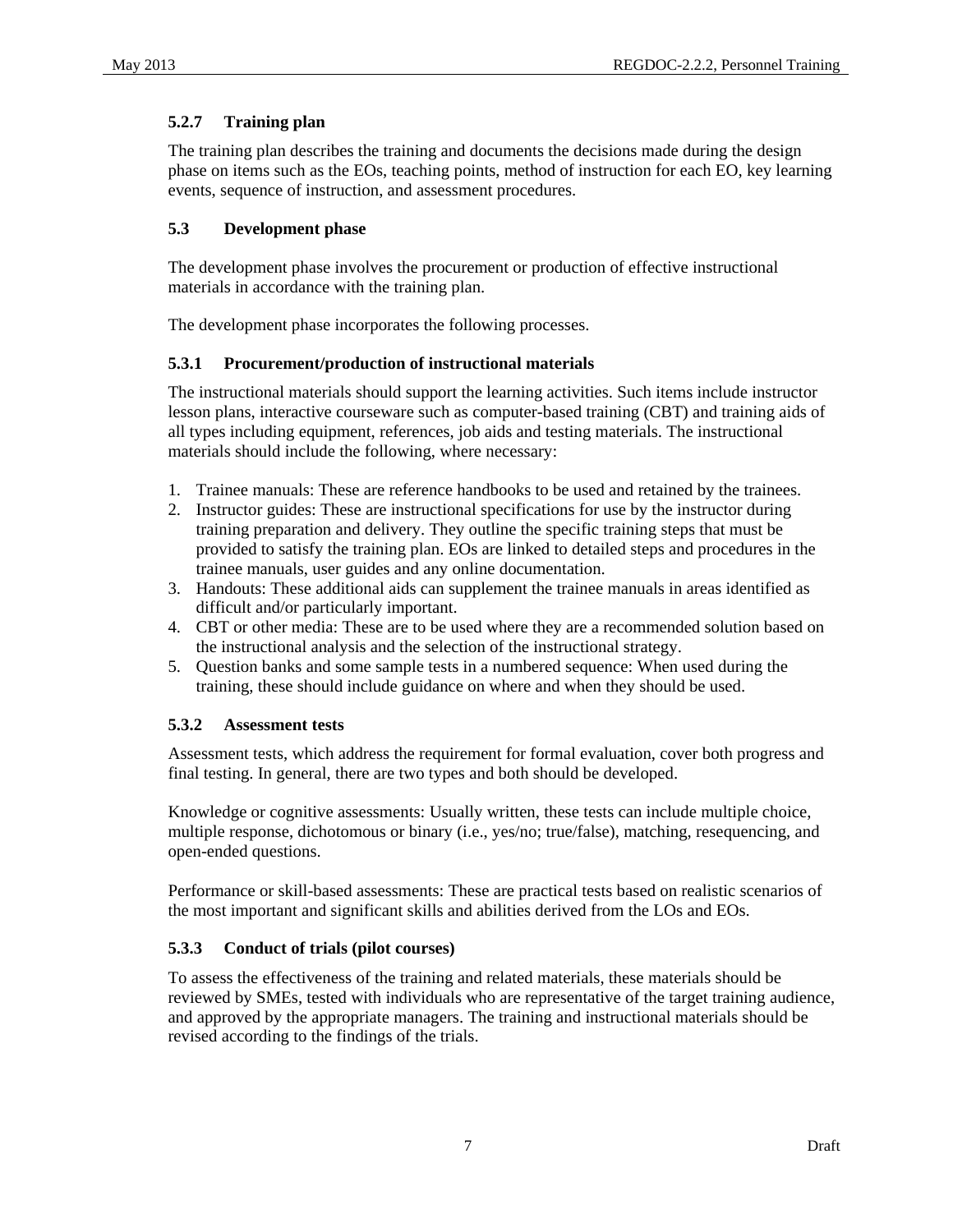#### <span id="page-13-0"></span>**5.4 Implementation phase**

The implementation phase is to enable the trainees to successfully perform the tasks to the standards defined in the LOs. This phase encompasses both the instructor preparation phase as well as the actual delivery of the training.

It should include:

- 1. detailed lesson plans (produced by the instructors) based on the training plan and the instructor guides prepared during the development phase
- 2. set-up of the training environment
- 3. continual monitoring to ensure that learning is taking place
- 4. arrangements for follow-on training, where necessary

#### **5.5 Evaluation phase**

The evaluation phase involves the assessment of the effectiveness and efficiency of the training as delivered and verification of whether the trainees have mastered the LOs and acquired the competence needed to perform the job safely.

The evaluation phase includes the following:

- 1. Formal trainee evaluation: The trainees' abilities to perform the tasks, as defined in the LOs, should be measured through tests and assessments. This activity can be included as a process within the implementation phase.
- 2. Content and delivery: All instructional activities are monitored so that corrective actions, including trainee evaluations, can be taken if necessary. Sources of feedback include the trainees, the instructors, the support staff and the responsible managers and supervisors.
- 3. Effectiveness: This means the graduates' ability to perform, in the workplace, the tasks for which they were trained. The primary sources of this information are the graduates and their supervisors. Additionally, information may be available through various sources ranging from needs assessments and lessons-learned reports to incident reports and rework statistics. Managers and supervisors should have continuous input to the training.
- 4. Change management: In accordance with the principles of a SAT methodology, inputs such as new or revised regulatory requirements, engineering design and equipment changes, operational changes, revised procedures, modifications and operating experience feedback (including facility and industry-wide events) should be regularly fed into the appropriate processes through the analysis phase.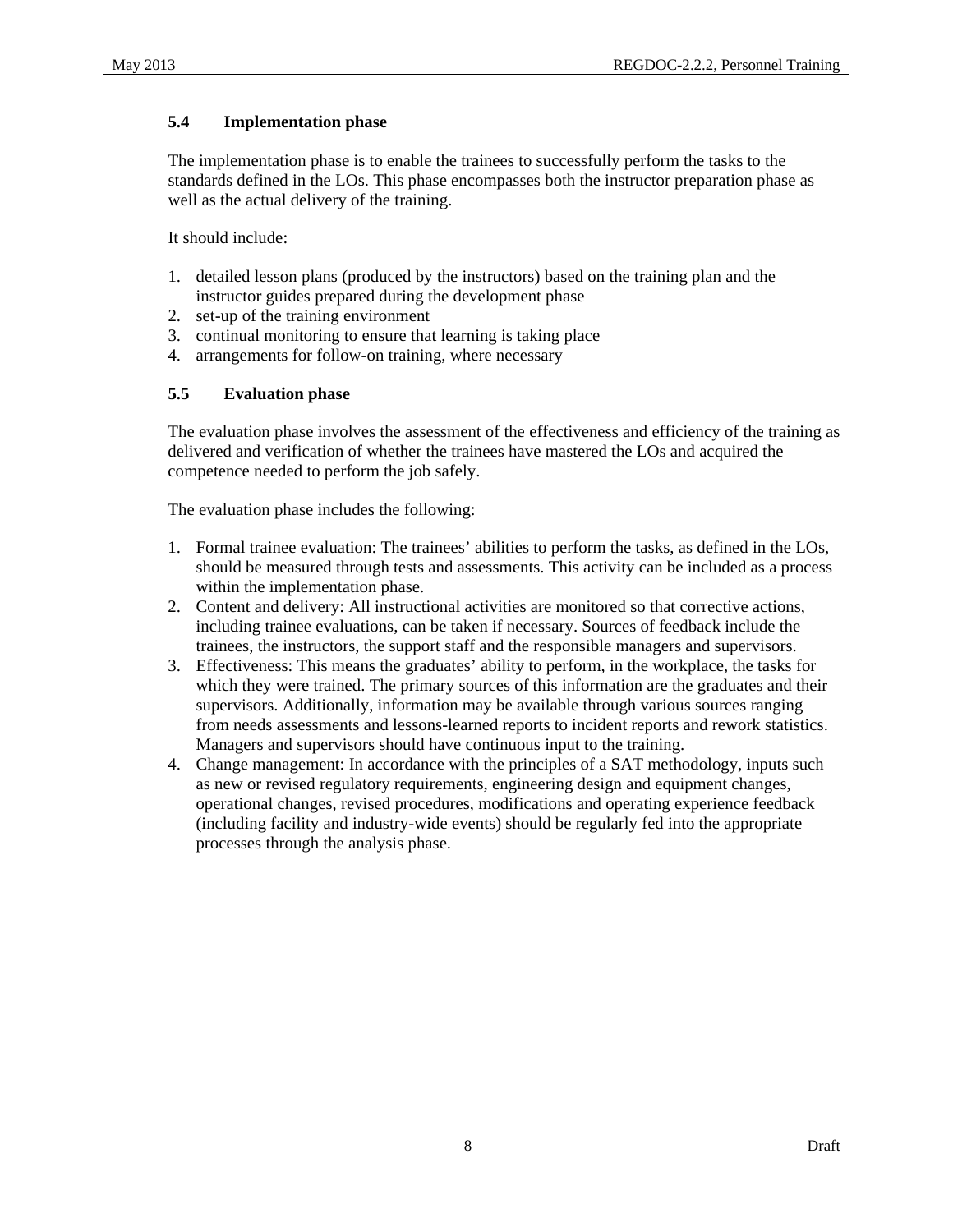# **Abbreviations**

<span id="page-14-0"></span>

| <b>CBT</b>  | computer-based training                   |
|-------------|-------------------------------------------|
| <b>CNSC</b> | <b>Canadian Nuclear Safety Commission</b> |
| EO          | enabling objective                        |
| LO          | learning objective                        |
| OJE         | on-the-job evaluation                     |
| OJT         | on-the-job training                       |
| <b>NSCA</b> | <b>Nuclear Safety and Control Act</b>     |
| <b>SAT</b>  | systematic approach to training           |
| <b>SME</b>  | subject matter expert                     |
| TNA         | training needs analysis                   |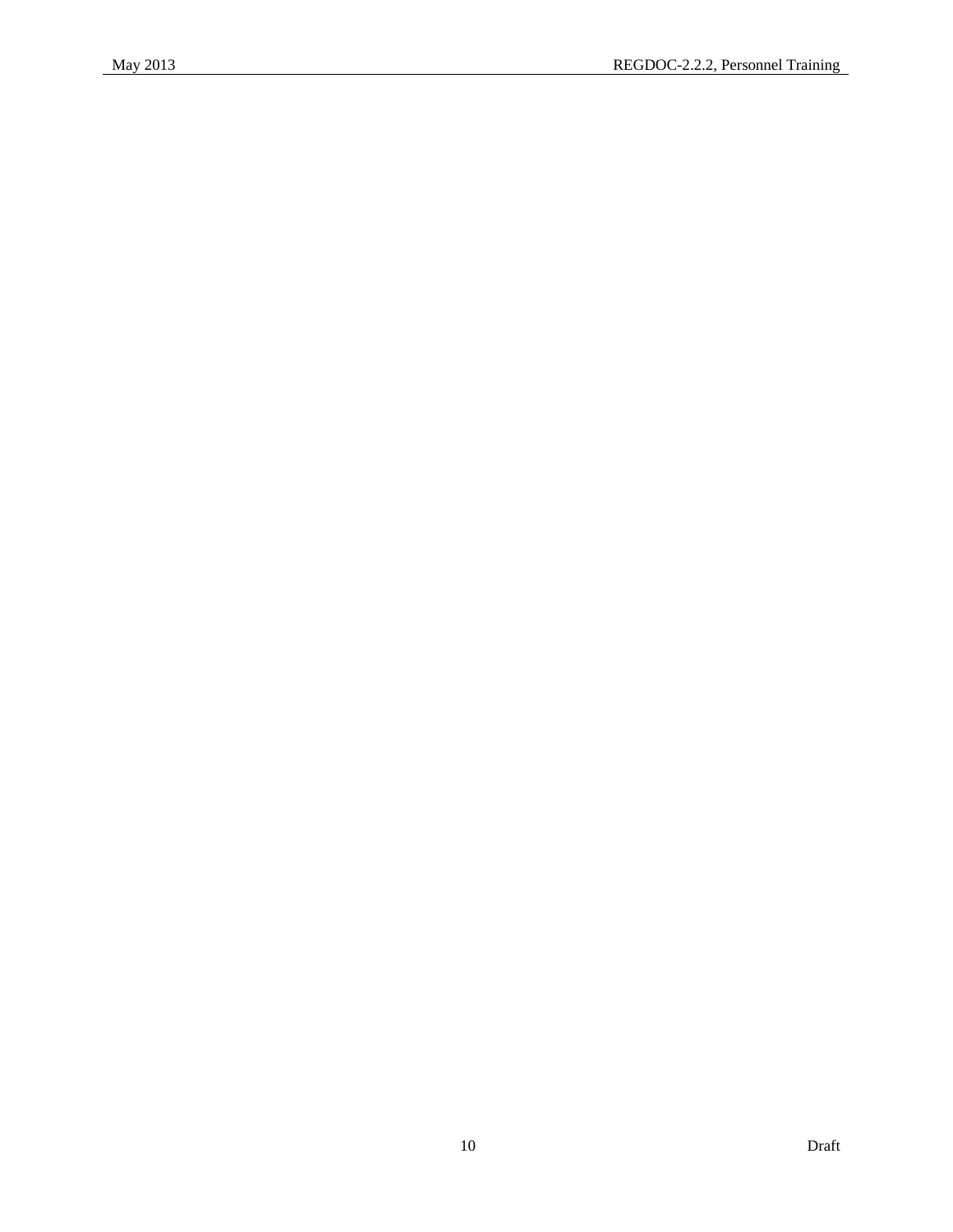# **Glossary**

#### <span id="page-16-0"></span>**ability**

The competence or state of being able to perform a task to a specified standard.

#### **attitude**

The personal feelings, perceptions, values and interests of an individual that allow a job or task to be performed safely and in accordance with the ethics of the organization, to the best ability of that individual.

#### **continuing training**

A structured curriculum that maintains and enhances knowledge, skills, abilities and attitudes and addresses areas such as equipment changes and procedure changes; skill weaknesses; infrequently used and difficult knowledge, skills and abilities; and lessons learned from operating experiences. Update training, requalification training and refresher training are also considered continuing training.

#### **course**

A series of learning events.

#### **duty**

One of the job incumbent's main activities, or a grouping of closely related tasks.

#### **instructional strategy**

The combination of media, methods and environment used in the delivery of training:

- method: the type of learning activity or instructional event
- media: the means of delivering instructional activities to the trainee, such as computers or printed texts
- environment: where learning activities take place, i.e., classroom, workplace, home

#### **job**

The work performed by the incumbent in a position, or by a group of incumbents in a position who perform essentially the same duties and tasks and require similar knowledge, skills, abilities and attitude to perform those tasks.

#### **knowledge**

The theoretical and/or practical understanding of a subject matter required to perform work.

#### **learning**

A change in behaviour that occurs as a result of the acquisition of knowledge, skill, abilities or attitude.

#### **lesson plan**

A guide, used by instructors, to ensure that instruction follows a specific, goal-oriented plan.

#### **licensing basis**

A set of requirements and documents for a regulated facility or activity comprising:

- the regulatory requirements set out in the applicable laws and regulations
- the conditions and safety and control measures described in the facility's or activity's licence and the documents directly referenced in that licence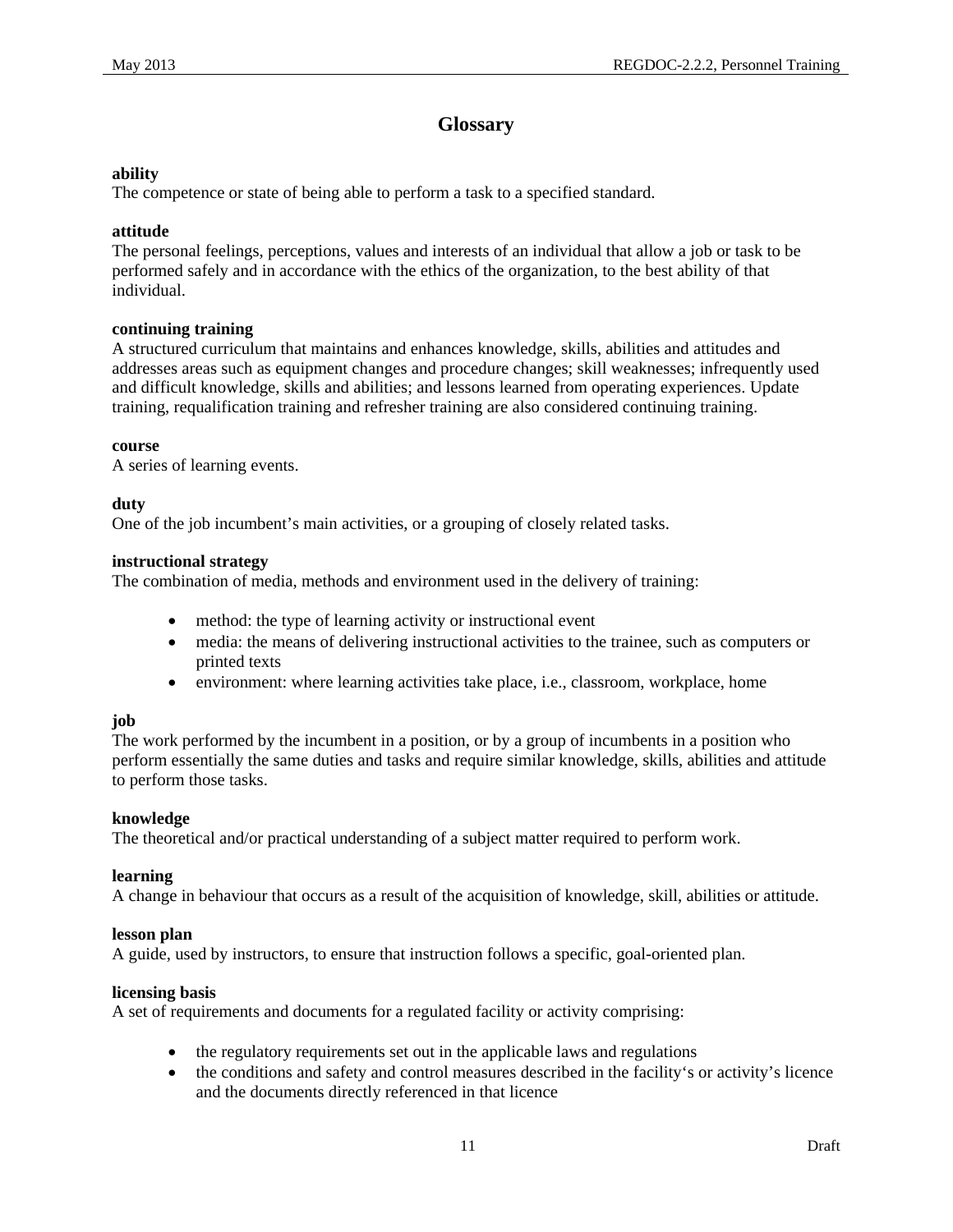• the safety and control measures described in the licence application and the documents needed to support that licence application

#### **nuclear facility**

A facility as defined in the *Nuclear Safety and Control Act*.

#### **on-the-job evaluation**

Performance demonstration by a trainee of knowledge, skills and work practice standards required to perform a task using the approved procedure and the prescribed standards. The evaluation is conducted on the job as a part of job performance.

#### **on-the-job training**

The training undertaken in the actual work environment to obtain required job-related knowledge and skills.

#### **pilot course**

A full trial of an instructional program prior to its implementation in training.

#### **program evaluation**

An assessment of the merit or value of an instructional program. Program evaluation is a systematic process designed to collect data to assess whether instruction has satisfied the objectives of the instructional program in the most effective and efficient manner:

- formative evaluation is conducted on an ongoing basis during the development and implementation of new instructional programs, to make improvements to the program and to correct errors and deficiencies
- summative evaluation occurs after an instructional program has been implemented, to report on the effectiveness and efficiency of the design, development and implementation of instruction. Summative evaluation examines all aspects of an instructional program

#### **qualification**

A recognized level of ability in a work-related field, which is normally acquired through successful completion of training.

#### **safety-sensitive occupation**

An occupation in a nuclear facility, the impaired performance of which, by any worker in the occupation, could result in a significant incident affecting the health and safety of persons, property or the environment. This occupation also includes all employees who are regularly required to rotate through or regularly provide relief to persons in safety-sensitive positions.

#### **safety-sensitive position**

A position in a nuclear facility, the impaired performance of which could result in a significant incident affecting the health and safety of persons, property or the environment.

#### **skill**

A mental and/or physical activity that requires a measured degree of proficiency.

#### **task**

A discrete segment of work having two or more steps, performed by an individual, which has a definite beginning and end, and which constitutes a logical and necessary part of a duty and/or job.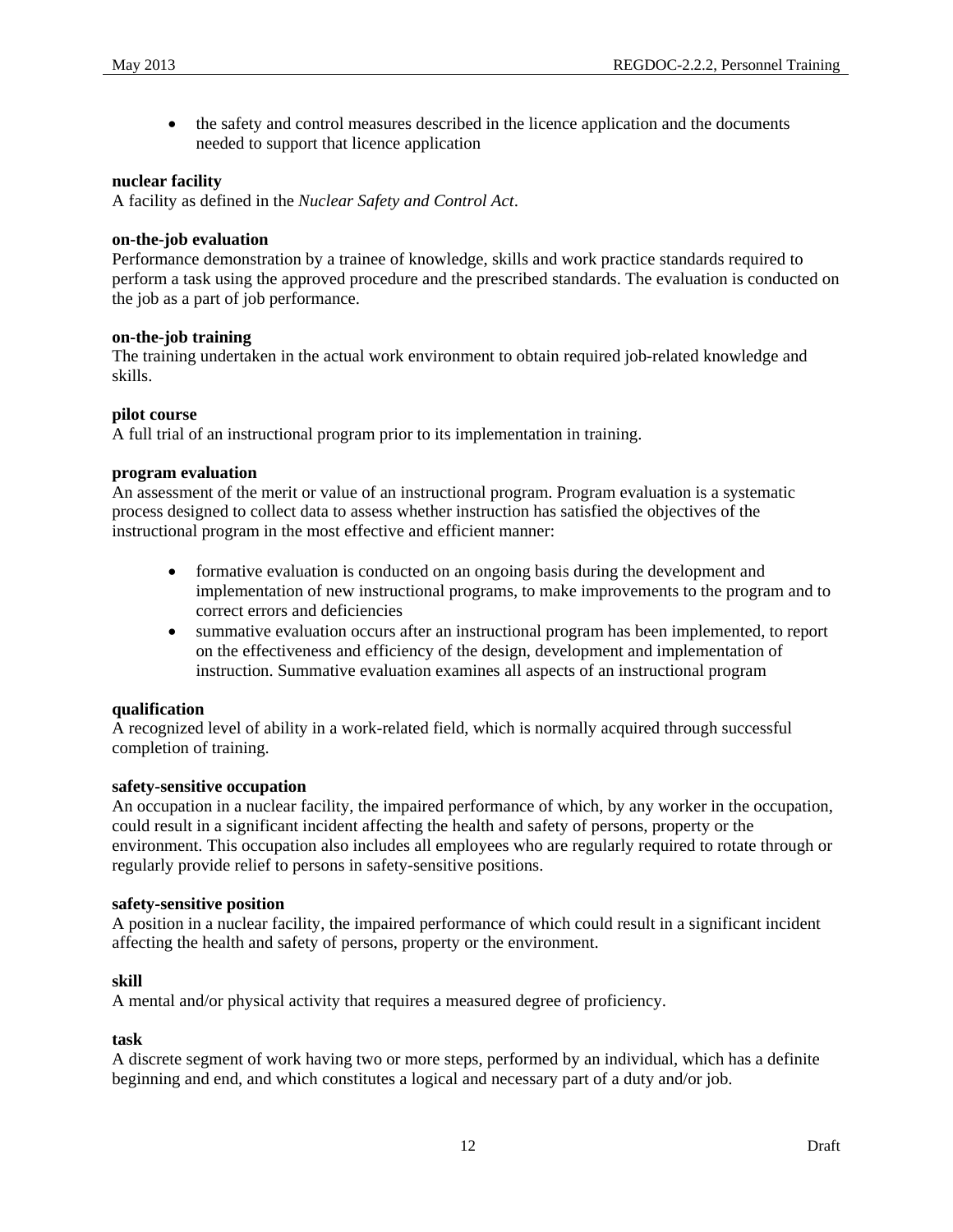#### **task list**

The list of tasks that make up the requirements in a job. The list should also include critical supporting elements that provide insight into the scope and difficulty of the tasks.

#### **teaching points**

The elements that make up an evaluation objective: discrete steps, abilities, factors or concepts requiring separate demonstration or explanation that the trainee must master/learn/do.

#### **test**

An event during which a trainee is asked to demonstrate an aspect of task performance, skill, knowledge or attitude.

#### **trainee characteristics**

The target population for whom the proposed training is intended as well as relevant information about the trainees concerned, such as the aptitudes, special skills, education, previous related training and personal data (e.g., age, rank). Defining trainee characteristics is a component of the task analysis and instructional analysis processes.

#### **trainee evaluation**

The assessment of progress made by participants during an instructional program (formative evaluation) and of their achievement at the end of the program (summative evaluation).

#### **training/instruction**

Learning that is provided in order to improve performance on the job.

#### **training plan**

A document that describes how a training program is intended to meet the requirements of the learning objectives.

#### **training program**

A structured collection of courses required to achieve a qualification or certification to perform work.

#### **vendor/contractor**

A person who is either contracted by a licensee to develop or deliver training, or who delivers training to a licensee's staff with the intent of meeting a required qualification or competency being granted upon completion of the training.

#### **workplace**

Any place where work is done.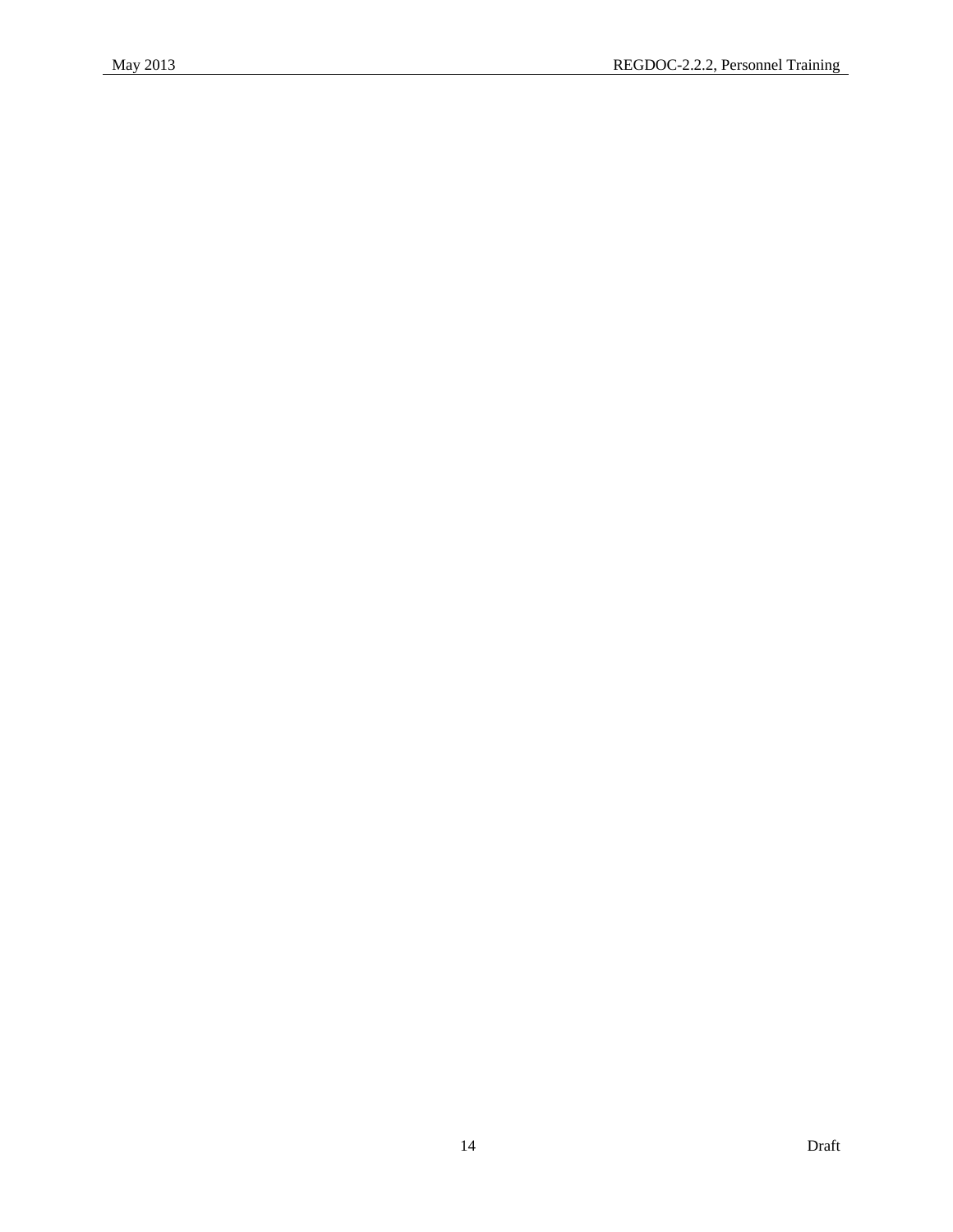# **Additional Information**

<span id="page-20-0"></span>The following documents contain additional information that may be of interest to persons involved in training systems for nuclear facilities.

- 1. Canadian Nuclear Safety Commission (CNSC), RD-204, *Certification of Persons Working at Nuclear Power Plants*, Ottawa, Canada, 2008
- 2. CNSC, G-229, *Certification of Exposure Device Operators*, Ottawa, Canada, 2004
- 3. CNSC, G-313, *Radiation Safety Training Programs for Workers Involved in Licensed Activities with Nuclear Substances and Radiation Devices, and with Class II Nuclear Facilities and Prescribed Equipment*, Ottawa, Canada, 2006
- 4. CSA Group, N286-12, *Management system requirements for nuclear facilities,* Toronto, Canada, 2012
- 5. International Atomic Energy Association (IAEA), TECDOC- 1057 *Experience in the use of Systematic Approach in Training (SAT) for Nuclear Power Plant Personnel*, Vienna, 1999
- 6. United States Nuclear Regulatory Commission (U.S. NRC), Regulatory Guide 1.8, *Qualification and Training of Personnel for Nuclear Power Plants,* Washington, D.C., 2000
- 7. U.S. NRC, Regulatory Guide 1.149, *Nuclear Power Plant Simulation Facilities for Use in Operator Training and License Examinations, and Applicant Experience,* Washington, D.C., 2011
- 8. U.S. NRC, NUREG-0711, *Human Factors Engineering Program Review Model,* Revision 2*,*  Washington, D.C., 2004
- 9. U.S. NRC, NUREG-1021, *Operator Licensing Examination Standards for Power Reactors,* Revision 9*,* Washington, D.C., 2004
- 10. U.S. NRC, NUREG-1220, *Training Review Criteria and Procedures,* Revision 1*,* Washington, D.C., 1993
- 11. Department of National Defence, A-A9-05000 (all volumes) *Canadian Forces Individual Training and Education System*, Ottawa, Canada
- 12. North Atlantic Treaty Organization, Bi-SC Directive 75-7, *Education and Individual Training*, Brussels, Belgium, 2009